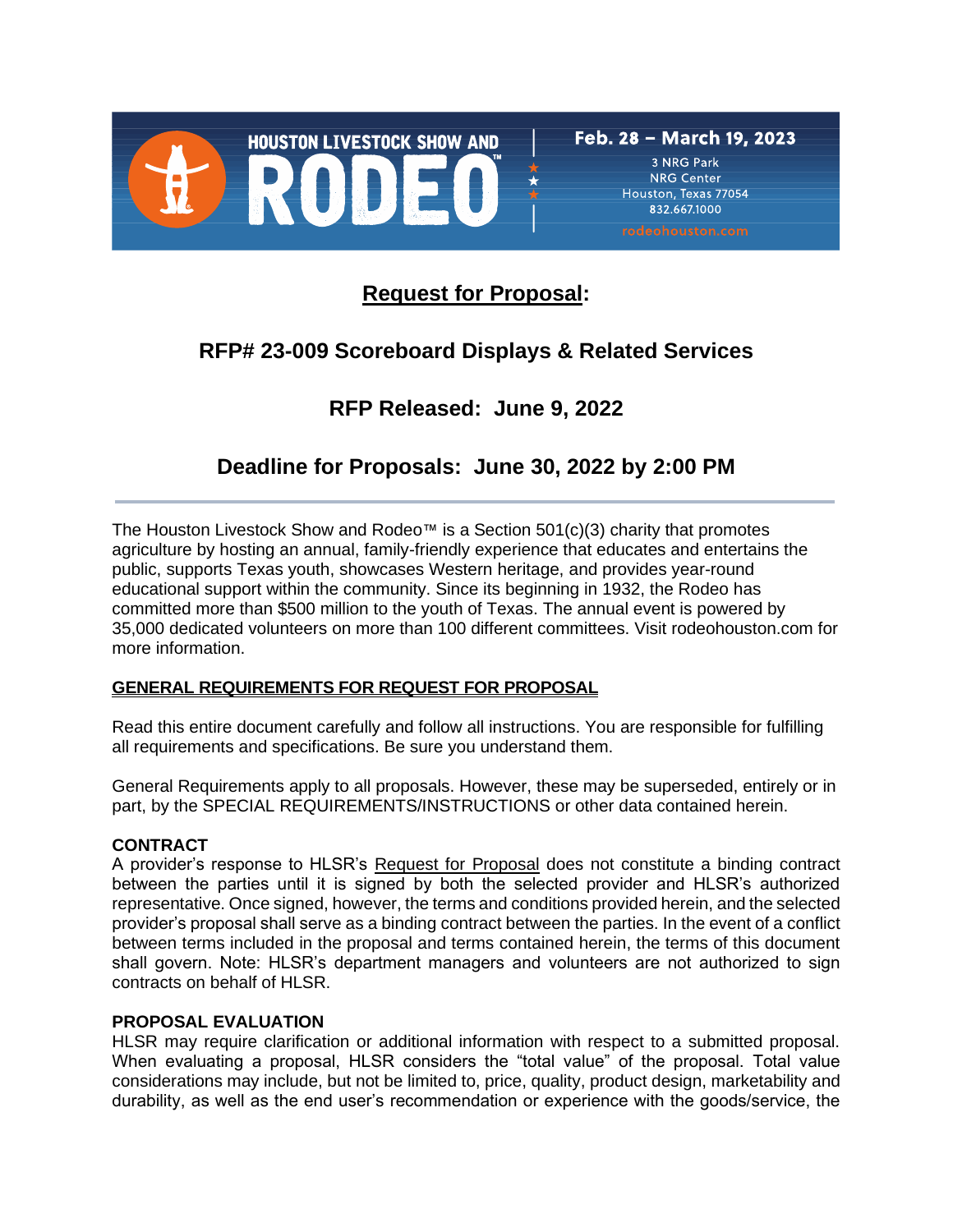provider's present and past performance, financial stability and support of HLSR. Pricing is not the only consideration. All providers will be notified whether or not they are selected. HLSR will not share a provider's specific proposal with other providers.

## **PRICING**

Proposed pricing for all goods/services must be very specific, all-inclusive and firm for the duration of the contract. All administrative fees, shipping, expedited delivery costs, labor, price escalators for multiple year contracts, etc. must be included in the proposal. All shipping, drayage and other charges are to be prepaid by the provider and included in the proposal prices. Moreover, all design work, product set-up, production, repair work, etc. must be done according to HLSR's schedule, which may include weekends, nights and early mornings, at no additional cost to HLSR. HLSR will pay only for goods/services stated on the **Price Sheet unless otherwise agreed to in writing** by both parties before the order is placed or work is started. No price changes, additions, or subsequent qualifications will be honored during the course of the contract.

Vendor shall indicate any exclusion, clarifications, or modifications to the work scope outlined herein with the submittal of their Bid.

In addition, any exclusions, clarifications or modifications to the work scope and/or pricing must be presented to and accepted by Show prior to the execution of a formal contract.

## **TAXES**

HLSR is an I.R.S. Code Section 501(c)(3) organization and claims exemption from all sales and/or use taxes pursuant to Texas Tax Code §151.310, as amended. A tax exemption certificate will be furnished upon written request.

#### **INVOICES**

Invoices must be itemized and consistent with the provider's proposed pricing.

#### **TITLE TRANSFER**

Title and risk of loss of goods shall not pass to HLSR until HLSR receives and takes possession of the goods at the point or points of delivery. Receiving times may vary so the provider needs to confirm exact delivery instructions with the department ordering goods/services.

#### **PERMITS AND CODE REQUIREMENTS**

The provider is responsible for submitting, paying for, maintaining, delivering and posting all applicable professional licenses, certifications or permits required by local, state and federal law.

#### **PROVIDER'S EMPLOYEES**

The provider's employees may have access to or interact with minors attending the event. The provider agrees to conduct individual searches using state issued photo identification for all current and potential employees/subcontractors and refuse to allow any person who is listed on any federal, state or local sex offender register or database to provide goods or perform services at HLSR event.

#### **PUBLICATION RIGHTS**

The provider grants permission to HLSR to photograph, video, record, interview or promote the provider and its personnel in conjunction with HLSR activities. The selected provider also understands that any such photographs, videos, recordings, interviews or promotions may be used by HLSR in television, film, audio, video, visual, graphic, printed, and/or social media.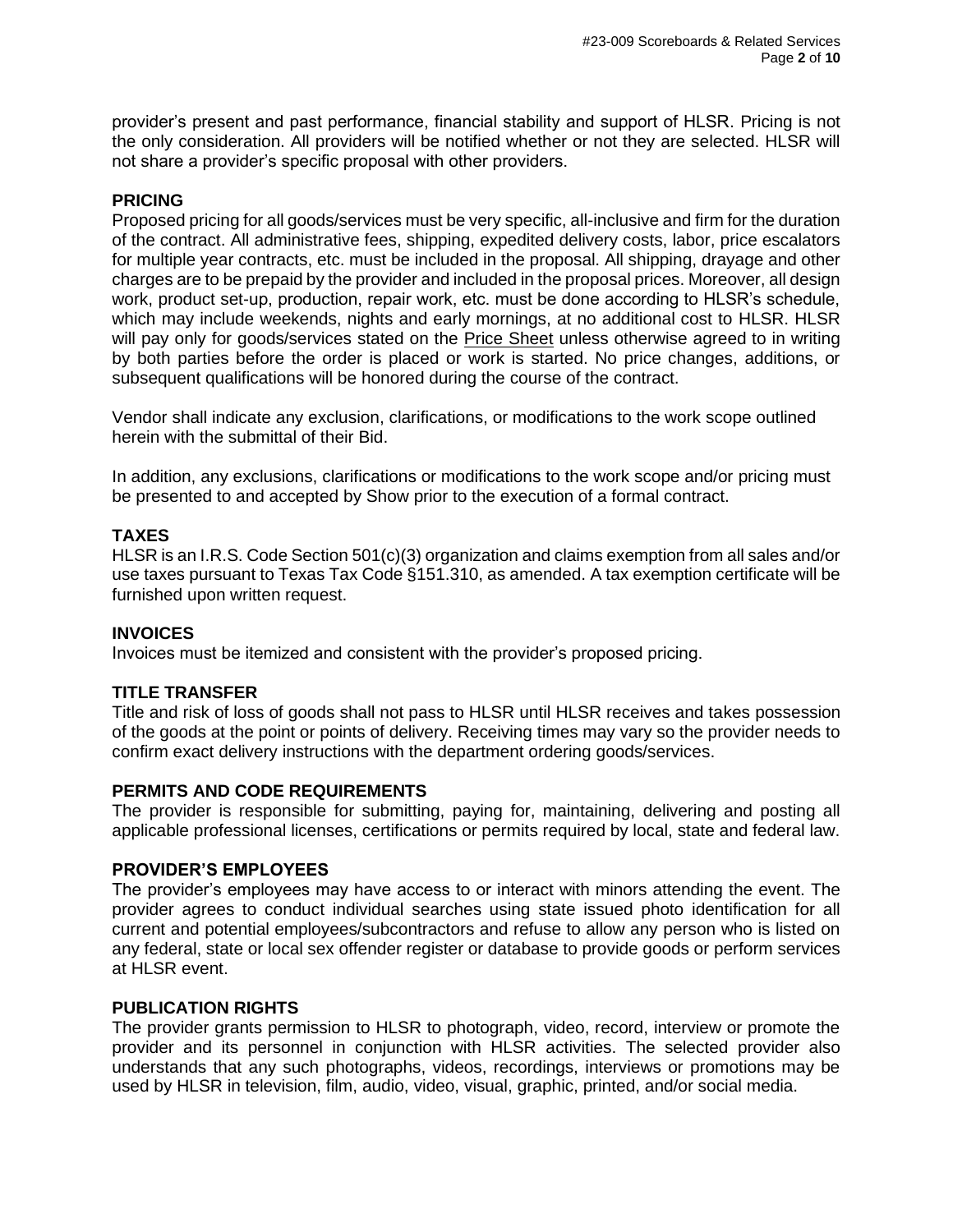#### **INTELLECTUAL PROPERTY**

The provider acknowledges that the names, logos, copyrighted material and trademarks of HLSR are the sole and exclusive property of HLSR (the "HLSR Marks") and nothing herein shall provide the provider any right, title or interest in HLSR Marks. All HLSR Marks included in this Request for Quote are for bidding purposes ONLY. They may not be used for any other purpose, now or in the future, without the express written consent of HLSR's Marketing and Public Relations Department, which may be withheld at its sole discretion.

#### **PROVIDER ADVERTISING, MARKETING AND PROMOTION**

The provider may not promote itself in conjunction with HLSR, use HLSR as a client reference or display HLSR goods in any advertising, marketing or promotional materials. Exceptions may apply to current licensed providers.

### **INDEMNIFICATION**

The provider hereby RELEASES, ACQUITS AND FOREVER DISCHARGES HLSR, its subsidiaries and affiliates and its and their present and former directors, officers, employees, agents, volunteers, and representatives and the respective heirs, administrators, executors, successors and assigns (collectively, the "HLSR Parties" or individually, an "HLSR Party") from any and all claims, causes of action, suits, judgments, settlements, fees (including reasonable attorneys' fees), expenses and/or demands for personal injury, death and/or property damage, accrued or to accrue in the future, known or unknown, (collectively, "Claims") relating to or arising out of any negligent acts in connection with this Agreement and/or the provider's services performed hereunder, including, but not limited to, the NEGLIGENT ACTIONS OF THE HLSR PARTIES, REGARDLESS OF WHETHER SUCH NEGLIGENCE WAS THE SOLE, PROXIMATE OR PRODUCING CAUSE OF THE CLAIMS. Without limiting the foregoing, the provider agrees that the HLSR Parties shall not be liable to it, its employees, agents, contractors or heirs, administrators, executors, successors or assigns for Claims arising from or related to the Agreement and/or the provider's services performed hereunder.

**THE PROVIDER FURTHER AGREES TO DEFEND, INDEMNIFY AND HOLD HARMLESS THE HLSR PARTIES from any and all claims, causes of action, suits, judgments, settlements, fees (including reasonable attorneys' fees), expenses and/or demands for personal injury, death or property damage, accrued or to accrue in the future, known or unknown, (collectively, "Claims"), including but not limited to Claims resulting from THE HLSR PARTIES' OWN NEGLIGENCE, REGARDLESS OF WHETHER SUCH NEGLIGENCE WAS THE SOLE, PROXIMATE OR PRODUCING CAUSE OF THE CLAIMS; provided, however, that the duty of the provider to defend, indemnify and hold harmless the HLSR Parties shall extend only to Claims arising directly or indirectly from this Agreement and/or Provider's services performed hereunder. The indemnification shall not be limited in any way based on the amount of or type of damages, compensation or benefits payable by or for any claimant under Workers or Workmen's Compensation Acts, Disability Benefits or other applicable benefit acts, if any. The provider's obligations hereunder shall survive the termination of this Agreement. As used herein, "INDEMNIFY" means to agree to assume the HLSR Parties' liability as to any and all claims, causes of action, suits, judgments, settlements, fees (including reasonable attorneys' fees), expenses and/or demands made by, through or under the provider against the HLSR Parties related to the provider's services performed hereunder.**

#### **INSURANCE**

Insurance requirements are attached as Exhibit "A" and incorporated herein for all purposes.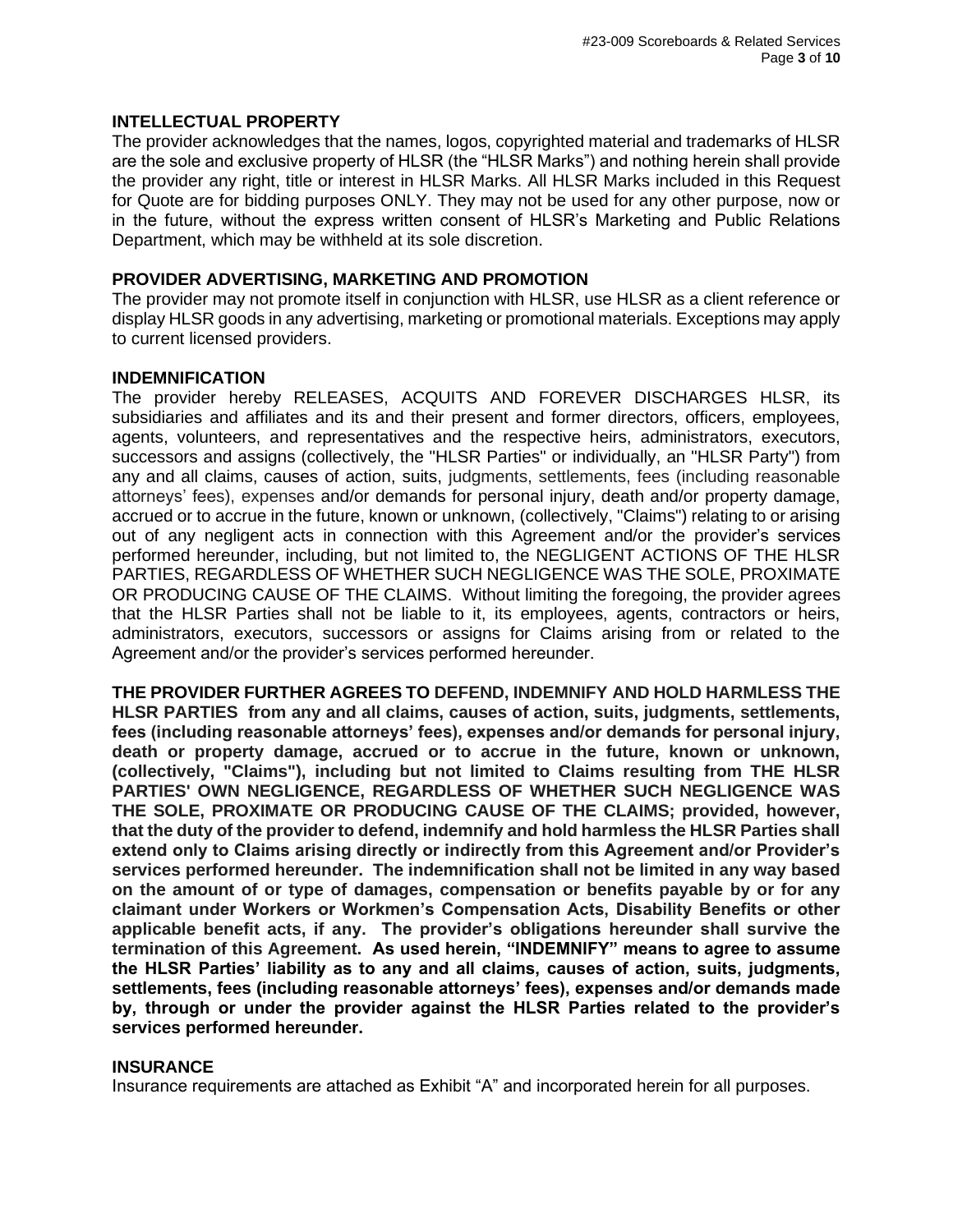## **TERMINATION**

If the provider defaults or fails to perform any of its obligations and such failure is not cured within fifteen (15) days after receiving written notice from HLSR, HLSR may terminate the contract immediately upon written notice to the provider. Default may be construed as, but not limited to, failure to deliver the proper goods and/or services within the proper amount of time, and/or to properly perform any and all services required to HLSR's satisfaction and/or to meet all other obligations and requirements. In the event of insolvency, assignment for the benefit of creditors, bankruptcy proceedings by or against the provider, civil or criminal charges being made against the provider or the provider's management or any change in the management of the provider, HLSR may, at its option, immediately terminate the contract upon written notice to the provider. The provider agrees to give HLSR prompt written notice of the occurrence of any of the aforesaid events.

HLSR may terminate this contract immediately, without prior notice, if the provider fails to perform any of its obligations in this contract and the failure (a) creates a potential threat to health or safety or (b) violates a law, ordinance, or regulation designed to protect health or safety.

HLSR's right to terminate is in addition to and not in lieu of any other remedies which HLSR may have in law or equity.

HLSR may terminate multiple year contracts without cause upon written notice within forty-five (45) days following the conclusion of the Show in any year.

## **FORCE MAJEURE**

HLSR shall not be liable for any delay or failure to perform its operations, activities, contracts, shows and/or events to the extent such delay or failure results from a force majeure occurrence. A force majeure occurrence is defined as any occurrence which makes performance by HLSR illegal, impossible, inadvisable or commercially impracticable, including but not limited to any (i) breakage or accident to equipment, machinery or facilities; (ii) any strike, lock-out or other labor difficulties; (iii) statute, ordinance, regulation, order, directive or rule issued by governmental authorities, including, but not limited to those concerning public health and safety, animal disease prevention, detection and response and/or protection of the environment; (iv) judicial decree or order; (v) pandemic, epidemic, quarantine, recognized health threat as determined by the World Health Organization, the Centers for Disease Control and Prevention or state or local government authority or health agencies (including, but not limited to the health threats of COVID-19, H1N1 or other infectious diseases); (vi) animal disease and/or quarantine; (vii) war, riot or insurrection; (viii) civil disobedience, public demonstration or sabotage; (ix) act of God , fire, flood, national disaster, explosion or inclement weather; (x) inability to obtain necessary labor, materials, supplies, utilities or transportation; (xi) depression, recessions or other economic downturns; (xii) embargoes or energy shortages; or (xiii) any other cause beyond HLSR's reasonable control.

## **FAMILY EVENT**

The provider acknowledges that HLSR provides a family event and shall perform all services in a manner that is not offensive to any social or ethnic groups and that is suitable for a family audience.

## **ALCOHOL/DRUG CONSUMPTION**

HLSR maintains a zero-tolerance policy which prohibits the provider and all its associated personnel from consuming or being under the influence of any alcohol or drug while providing goods or performing services at any HLSR event or function. The provider agrees to abide strictly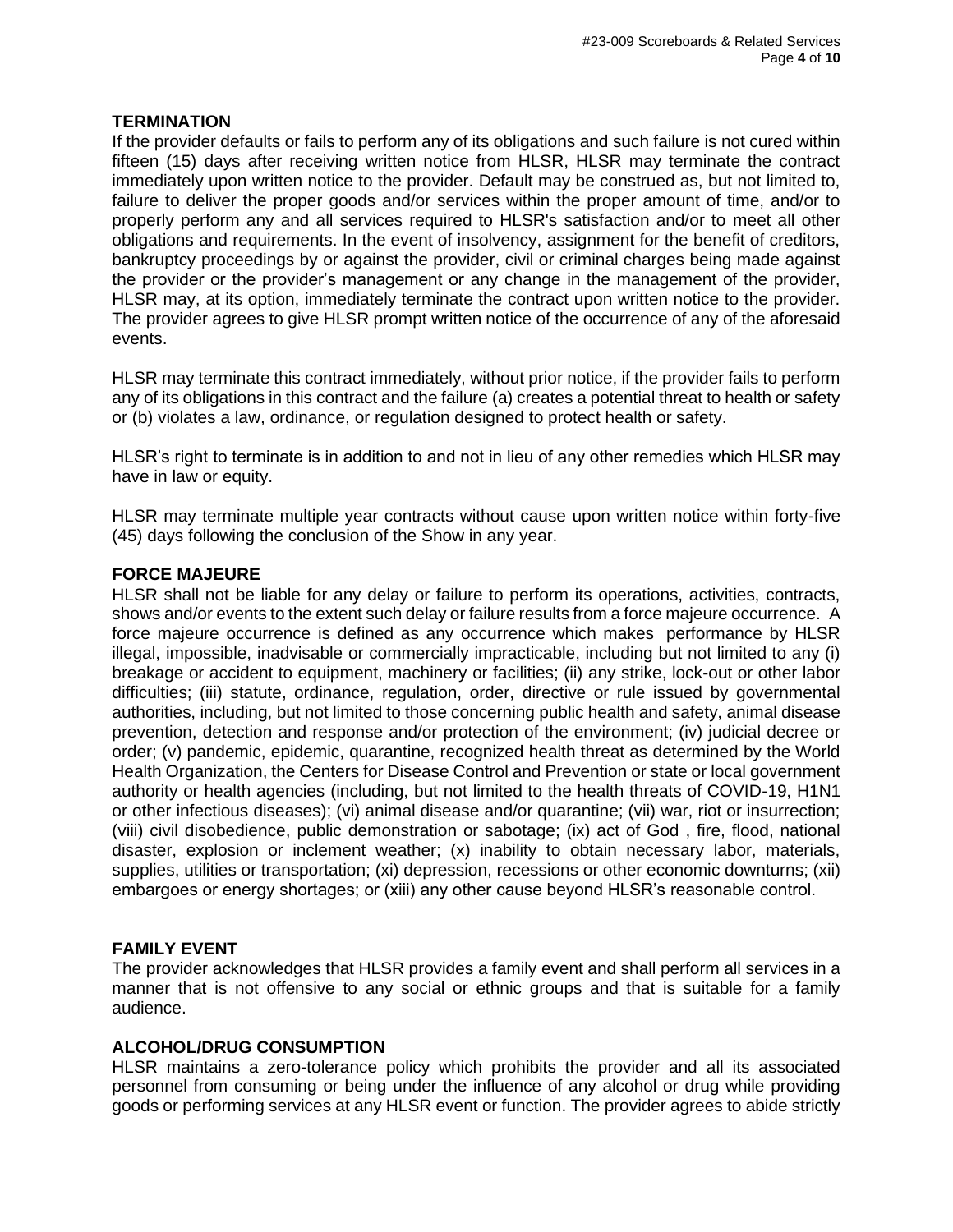by this policy, and HLSR shall have the right to immediately terminate the contract if the provider is in breach of it.

#### **AUDIT RIGHTS**

Upon request by HLSR, the provider shall provide agreements by and between the provider and any subcontractor, including all applicable insurance certificates.

#### **ASSIGNMENT**

The contract and all obligations assumed, and rights granted hereunder may not be assigned, sold or transferred by the provider by operation of law or otherwise without the prior written consent of HLSR, which may be withheld at its sole discretion.

#### **GOVERNING LAW AND VENUE**

If this Request for Proposal becomes a binding contract, the provider agrees that the contract is made, entered into and performable in Harris County, Texas and shall in all respects be interpreted, enforced and governed under the laws of the state of Texas, without regard to its rules of conflict of laws. The provider agrees that the proper venue for all disputes and claims that may arise out of or related to the contract shall be in Harris County, Texas and waives all claims that venue is proper in any location other than Harris County, Texas. If any part of this contract is determined to be invalid or unenforceable, it does not affect the validity of the remainder of the contract.

## **OPERATION OF GOLF CARTS, ALL-TERRAIN VEHICLES, UTILITY TASK VEHICLES**

Contractors Safety training must be taken by any provider (and representatives) who will operate a golf cart, all-terrain vehicle, or utility task vehicle during the Show. The training course consists of an online multi-slide presentation followed by a quiz. After completing the training, the provider will receive an email stating whether the course was passed. If the provider (or a representative) fails, he/she must re-take the course until it is passed. All golf carts, all-terrain vehicles, or utility task vehicles supplied by HLSR will only be issued to those who have been certified through the online class. This is required for any golf cart, all-terrain vehicle, or utility task vehicle operating on HLSR property even those brought by a contractor/provider.

All golf carts, all-terrain vehicles, and utility task vehicles must be properly permitted by HLSR prior to them being used on any HLSR property. A licensed tag must be attached to all golf carts, all-terrain vehicles, and utility task vehicles. The provider must complete the HLSR Small Motor Agreement and have an approved certificate of insurance on file prior to any golf cart, all-terrain vehicle, or utility task vehicle being operated on any HLSR property.

#### **INDEPENDENT CONTRACTOR**

The provider is and shall remain an independent contractor in performing the services under this contract and shall determine the manner and means by which results are to be obtained. The provider shall maintain complete control of its workers and operations incident to the proper performance and completion of this contract, including that of its subcontractors, agents and affiliates. Neither the provider nor anyone employed or engaged by it shall be, represent, act, purport to act or be deemed to be an agent, representative, employee or servant of HLSR, nor shall the provider or anyone employed or engaged by it be treated as an employee of HLSR for any purpose, including tax and social security coverage and withholding or any benefit provided by HLSR. Nothing in this contract shall be deemed to create any form of partnership, principalagent relationship, employer-employee relationship, or joint venture between the parties.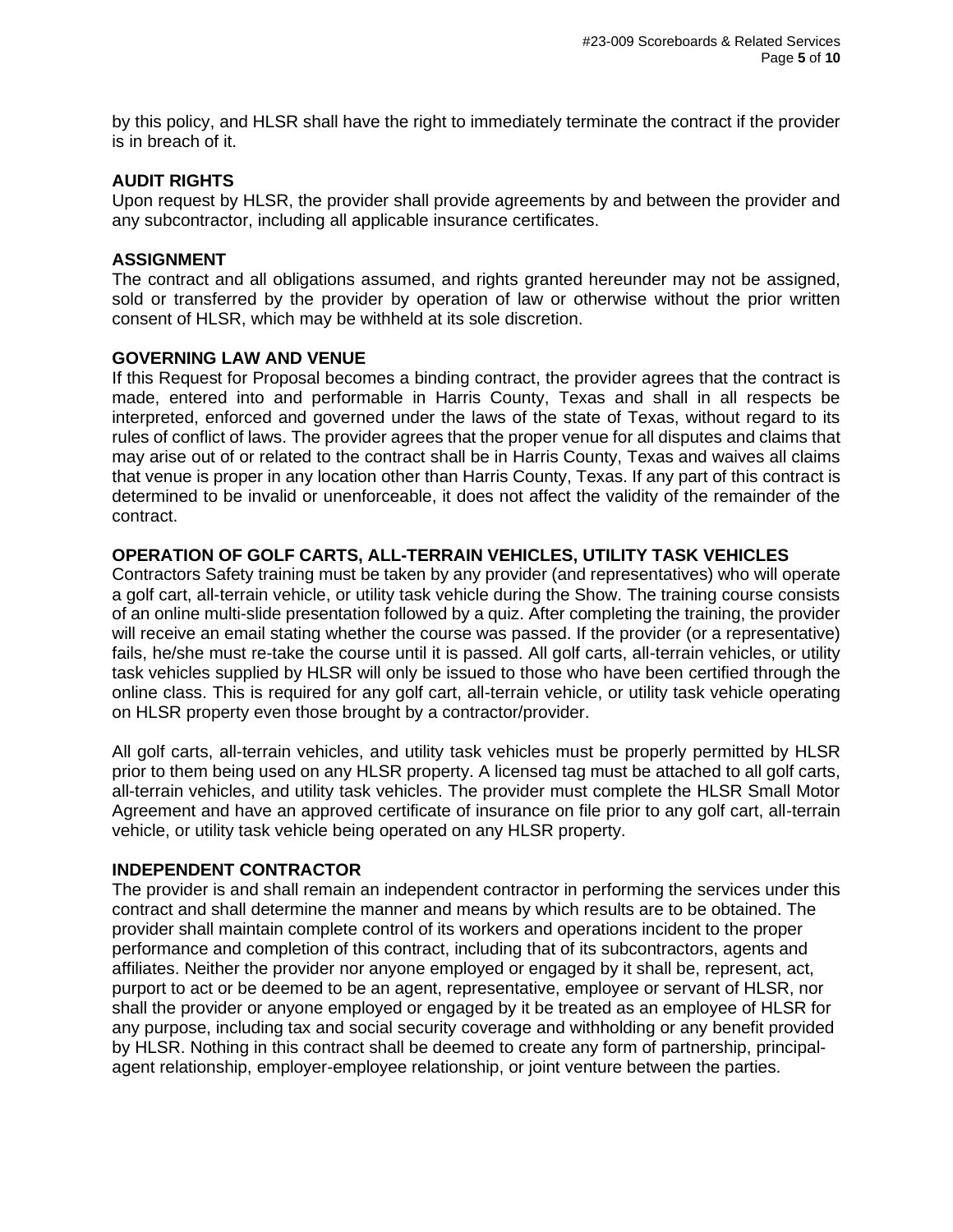# **SPECIAL REQUIREMENTS / INSTRUCTIONS**

The following requirements and instructions supersede GENERAL REQUIREMENTS where applicable.

# **SCOPE**

HLSR will receive quotes from vendors to supply scoreboard displays and related services herein (the "Services").

## **GENERAL DESCRIPTION**

Provide all labor, materials, supplies and equipment necessary to produce and deliver the item(s) described in this quote and as directed by HLSR staff.

# **TERM**

This Agreement shall have an initial term of three (3) years from the date signed by both parties and annual renewal option for no more than two (2) additional years.

# **PROVIDER OBLIGATIONS:**

- 1. One (1) replay/scoreboard LED video display (9' x 16').
- 2. Scoring and timing equipment package.
- 3. Timer console for all timers.
- 4. Display running time clock.
- 5. Barrel racing electronic eyes (if needed).
- 6. Professional operator with hands on experience at similar shows/events. Must have a working knowledge of how different events are scored.
- 7. Replay and commercial capabilities.
- 8. Second computer to send stats, digital clock or other information back to the studio.
- 9. Meet all HLSR insurance requirements see Exhibit "A".

## **HLSR OBLIGATIONS:**

- 1. All content to be displayed on video display, cameras, cabling and operators.
- 2. All power, equipment, rigging and personnel to safely install, strike and load out on the last day of the Show each year.
- 3. One (1) 10k telehandler and articulating boom lift for load in and load out.
- 4. Dry and secure space for video control equipment and timing equipment in announcer stand.
- 5. Two (2) parking passes and two (2) "All Access" credentials for operators.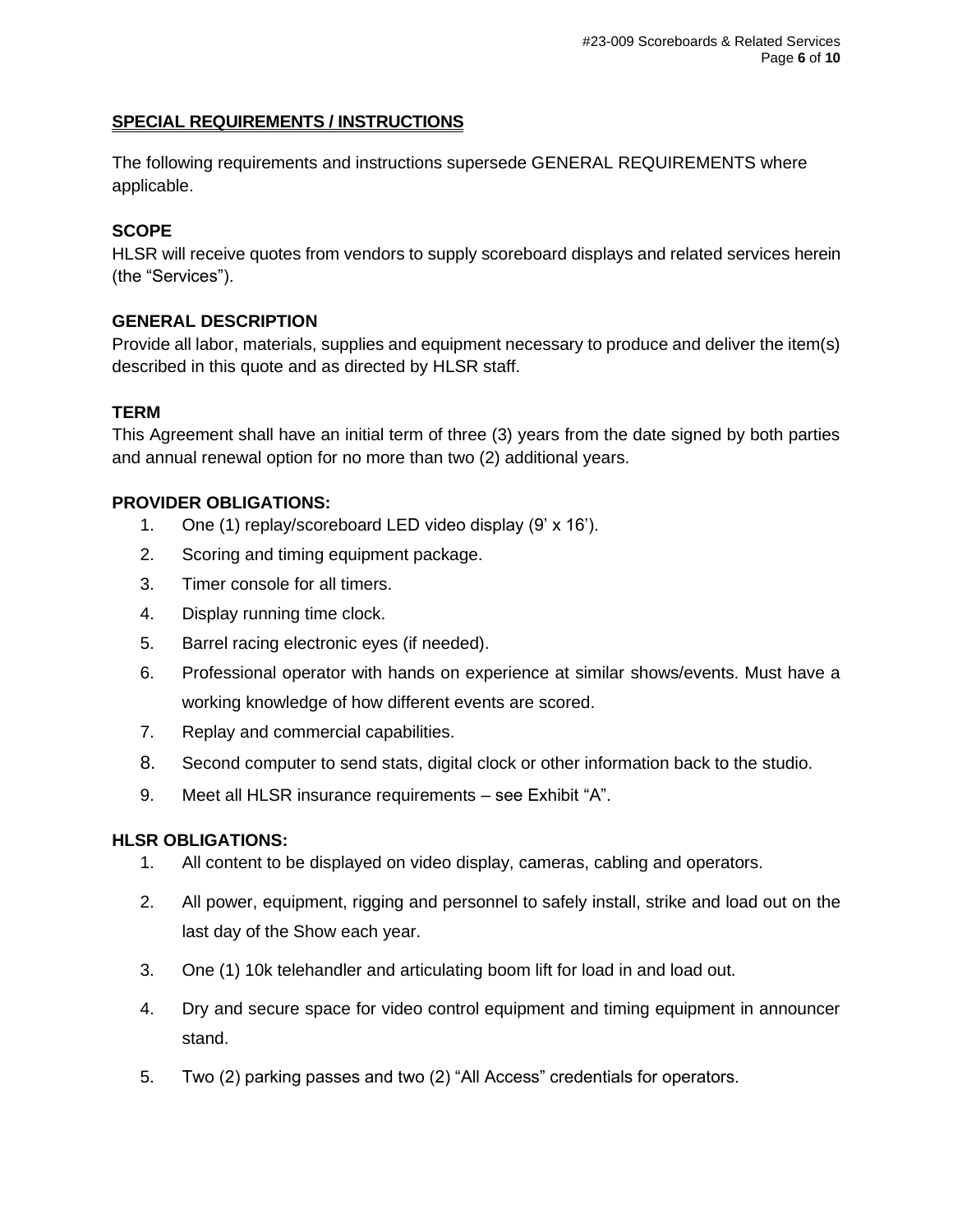- 6. One (1) non-smoking double hotel room for scoreboard operator, starting one day prior to setup and checking out the Monday immediately after the Show ends.
- 7. Pay Provider a flat fee for Services.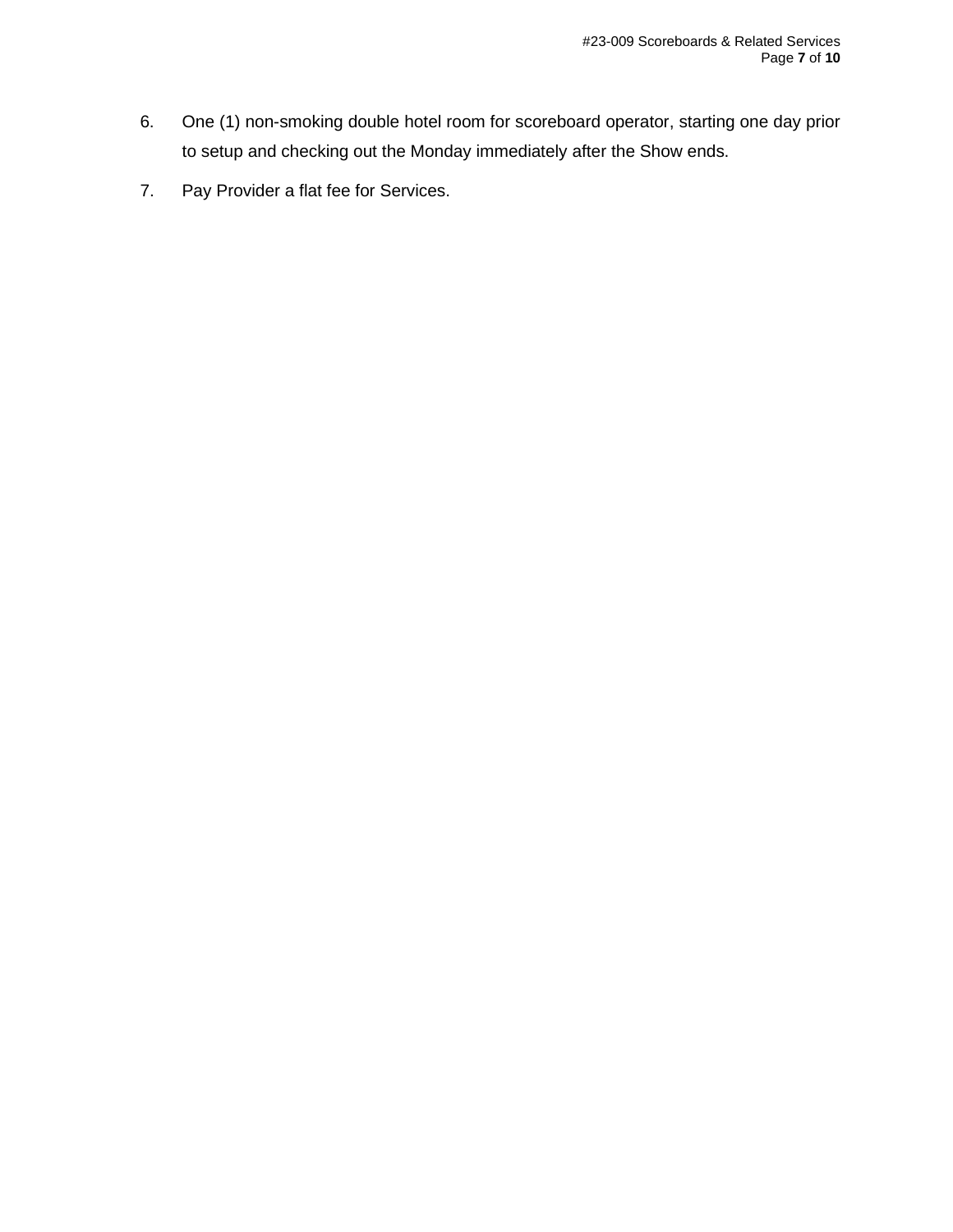## **SUBMITTAL REQUIREMENTS**

## **RETURN THIS PAGE ALONG WITH PRICING PROPOSAL HARD COPY OR EMAIL ONLY**

**Houston Livestock Show and Rodeo™ Attn: John Dickey NRG Center 3 NRG Park Houston, Texas 77054**

**[dickey@rodeohouston.com](mailto:dickey@rodeohouston.com)**

**YOUR SIGNATURE ATTESTS TO YOUR OFFER TO PROVIDE THE GOODS AND/OR SERVICES DESCRIBED IN THIS PROPOSAL.**

**ONCE SIGNED BY BOTH PARTIES, THIS DOCUMENT IS CONSIDERED YOUR PURCHASE ORDER AND A BINDING CONTRACT.**

| <b>OFFERED BY:</b>  |                     |              |
|---------------------|---------------------|--------------|
|                     | <b>Signature</b>    | <b>Title</b> |
|                     | <b>Printed Name</b> |              |
|                     | Phone               | <b>Email</b> |
|                     | <b>Company Name</b> | <b>Date</b>  |
| <b>ACCEPTED BY:</b> |                     |              |
|                     | <b>Signature</b>    | <b>Title</b> |
|                     | <b>Printed Name</b> |              |
|                     | <b>Phone</b>        | <b>Email</b> |
|                     | <b>Company Name</b> | <b>Date</b>  |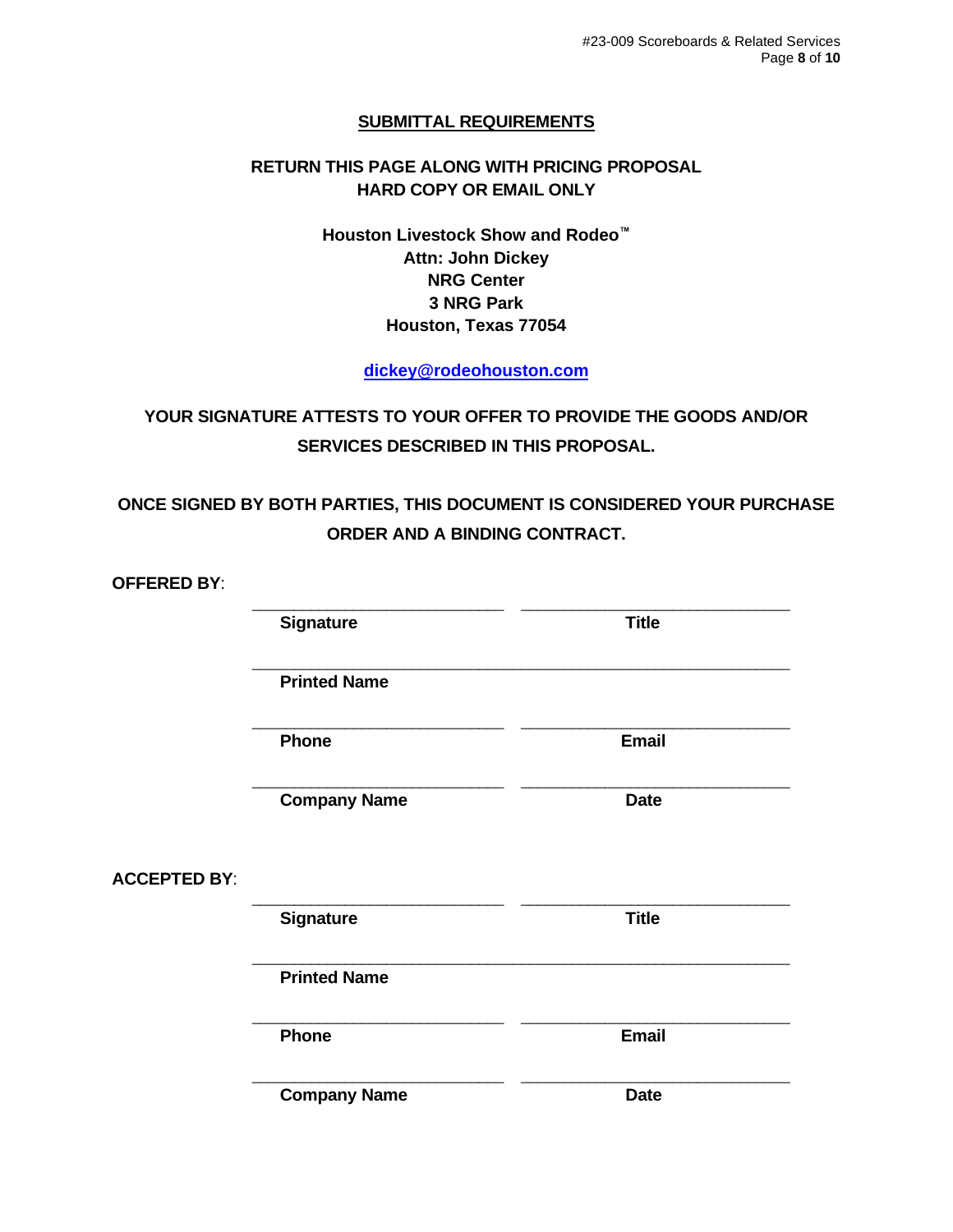# **EXHIBIT "A"**

## **INSURANCE REQUIREMENTS**

#### Commercial General Liability

| Each Occurrence                         | \$1 million |
|-----------------------------------------|-------------|
| Products/Completed Operations Aggregate | \$1 million |
| General Aggregate/all other Claims      | \$2 million |

Policy shall be endorsed:

- Additional insured endorsement with respect to Houston Livestock Show and Rodeo, Inc., Houston Livestock Show and Rodeo Educational Fund, and Corral Club, Inc. (hereafter, collectively, "HLSR") equivalent to CG2037 & CG2010
- Waiver of subrogation in favor of HLSR
- Endorsed to provide policy is primary and non-contributory to policies carried by **HLSR**

Coverage shall include:

- Personal injury and advertising injury
- Broad form property damage coverage
- Products Completed Operations
- Medical Payments
- Fire Legal Liability

These limits may be provided by a combination of the CGL policy and umbrella/excess insurance.

Automobile Liability

**Combined Single Limit 1988 Combined Single Limit 31 million** 

Policy shall be endorsed:

- Additional insured endorsement with respect to Houston Livestock Show and Rodeo, Inc., Houston Livestock Show and Rodeo Educational Fund, and Corral Club, Inc. (hereafter, collectively, "HLSR")
- Waiver of subrogation in favor of HLSR
- Endorsed to provide policy is primary and non-contributory to policies carried by **HLSR**

Coverage shall include:

- Bodily injury, death and property
- All owned, non-owned and hired vehicles

### Workers Compensation/Employers Liability

| <b>Workers Compensation</b>         | Statutory   |
|-------------------------------------|-------------|
| Employers Liability (each accident) | \$1 million |
| Disease – policy limit              | \$1 million |
| Disease – each employee             | \$1 million |